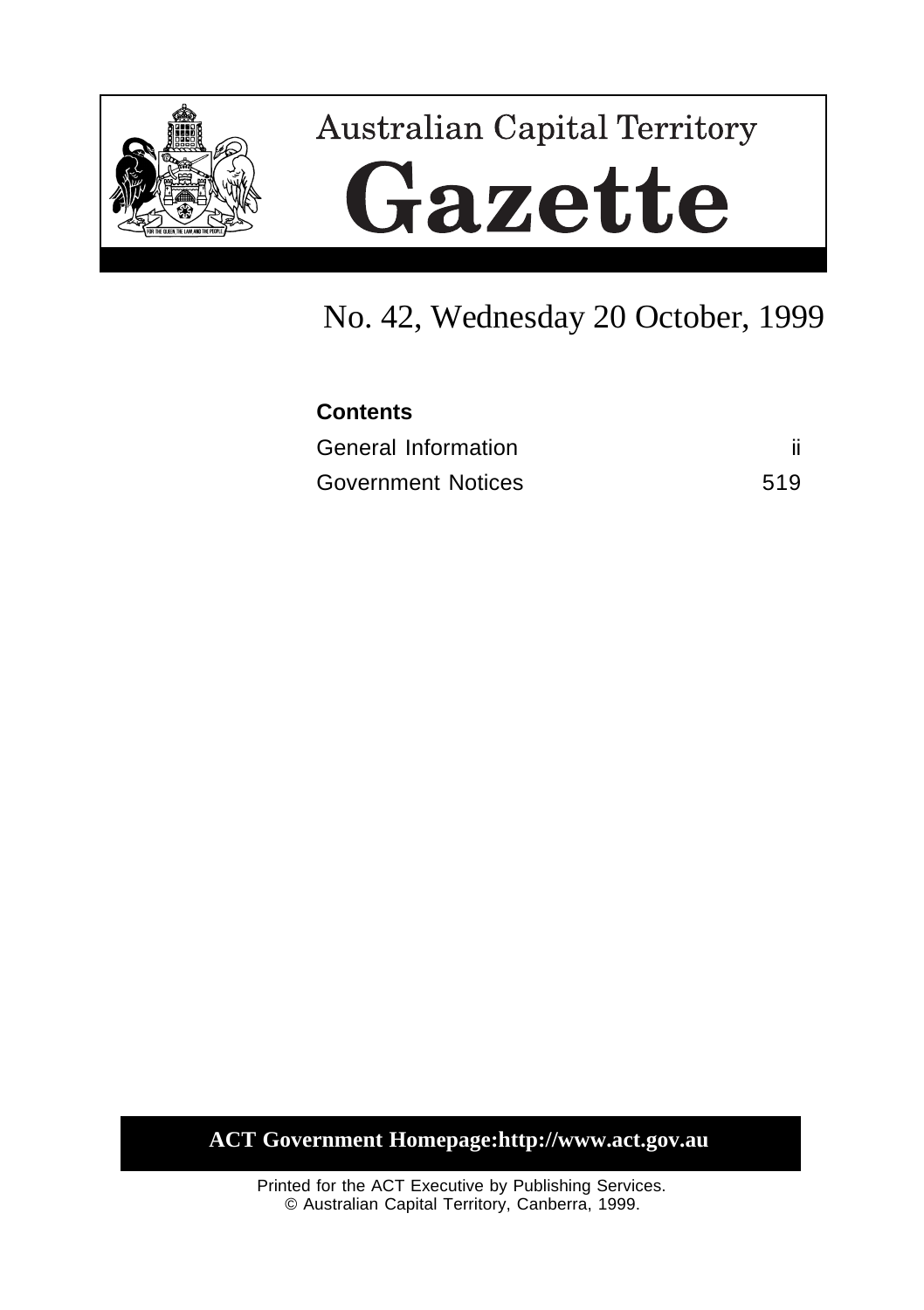## **GENERAL INFORMATION**

#### **ACT GOVERNMENT GAZETTE**

The ACT Government Gazette is published each Wednesday. The sections included in the publication are:

- General Information;
- Government Notices;
- Purchasing and Disposals;
- Invitations to Tender, Quote or Register Interest;
- Contracts arranged, and
- Private Notices

(Australian Public Service notices will continue to appear in the Commonwealth of Australia Gazette).

#### **CONTACT DETAILS**

ACT Gazette Officer Publishing Services GPO Box 158 Canberra ACT 2601

Phone: (02) 6205 0484 Fax: (02) 6205 0266 **e-mail: gazette\_office@dpa.act.gov.au** ACT Gazette Office Level 7, Macarthur House Wattle Street Lyneham 2602

#### **Notices for Publications**

Notices for the Gazette are to be lodged by 12 noon on the Wednesday prior to publication. Notices can be lodged in advance in hard copy or facsimile, by electronic mail or diskette, with a brief message of instruction and a WORD compatible document attachment.

A Gazette Request Form must also be delivered to the Gazette Office, by hand, mail or fax. For copies of this form please telephone the Gazette Office or go to www.act.gov.au/government/reports/pub/gazreq.doc.

Signed notices must be sighted by the Gazette Office before gazettal can proceed.

**Purchasing and Disposal Codes** may be accessed on the ACT Government Website:

www.act.gov.au/government/report/pub/gazette/p&d.pdf. Alternatively, you may obtain a hard copy listing by contacting the gazette office.

#### **Private Notices**

The fee for a private notice is as follows:

• minimum charge \$1.00 per word or \$100.00 whichever is the greater.

Cheques are to be made payable to 'Publishing Services' and are to be forwarded to the Gazette office with a copy of the notice (Either on a PC formatted disk in WORD, or if the notice has already been emailed, a hard copy of the notice) and Gazette Request Form. Payment can be made by EFTPOS (Bankcard, Visa or Mastercard) by telephoning the Gazette Office. Payment must be received before gazettal can proceed.

#### **Purchasing and Subscriptions**

Copies of the ACT Government Gazette may be purchased at a cost of \$5.00 (or \$2.00 for a Special Gazette) from the ACT Government shopfront, Legislation/Gazette sales counter, East Row, Canberra City. Subscriptions to the Gazette maybe arranged through the Gazette Office at a price of \$360.00 (1 July 1999 -30 June 2000) or part thereof, including postage. Refunds will not be given for cancellations. Claims for missing items will be recognised as valid if lodged within 28 days of publication.

#### **Copyright Notice - Australian Capital Territory**

This work is copyright. Apart from any use as permitted under the Copyright Act 1968, no part may be reproduced by any process without written permission from Library and Information Management, Department of Urban Services, ACT Government, GPO Box 249, Civic Square ACT 2608.

#### **Products and Services advertised in this publication are not necessarily endorsed by the ACT Government**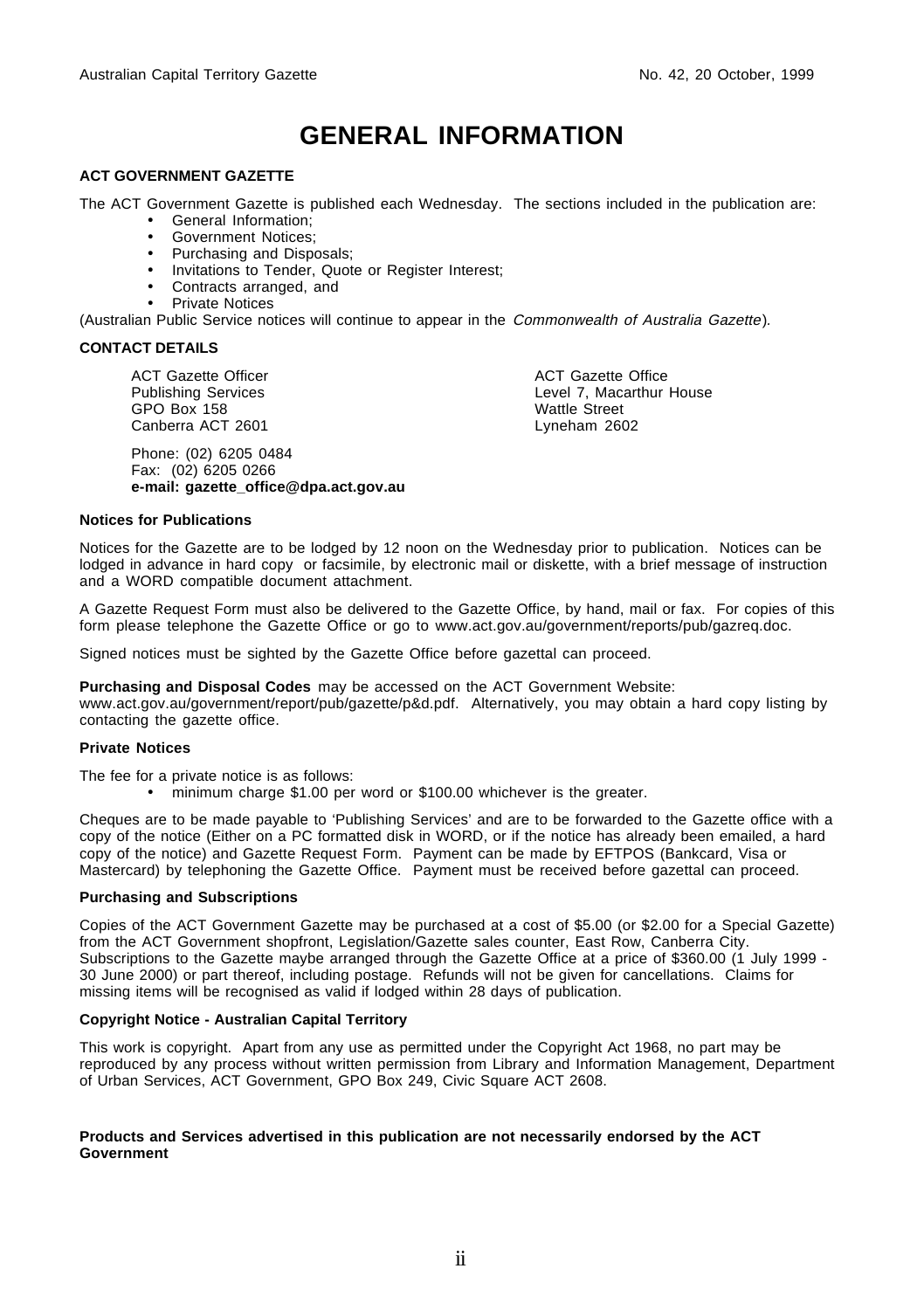## **GOVERNMENT NOTICES**

#### **NOTIFICATION OF THE MAKING OF AN INSTRUMENT**

NOTICE is hereby given that the undermentioned Instrument of the Australian Capital Territory has been made. Copies of the Instrument may be purchased from Publishing Services, Legislation and Sales Counter, ACT Government Shopfront, Corner of City Walk and East Row Canberra City ACT 2601.

| Act under which<br>Instrument made                            | <b>Description of Instrument</b>                                          | Number and year of<br><b>Instrument</b> |
|---------------------------------------------------------------|---------------------------------------------------------------------------|-----------------------------------------|
| Radiation Act 1983                                            | Appointment of Anthony<br>Agostino as member of the<br>Radiation Council. | No. 236 of 1999                         |
| Food Act 1992                                                 | Revocation of Appointment of<br>Analyst.                                  | No. 237 of 1999                         |
| Food Act 1992                                                 | Appointment of Analyst.                                                   | No. 238 of 1999                         |
| Food Act 1992                                                 | Appointment of Analyst.                                                   | No. 239 of 1999                         |
| Public Health Act 1997                                        | Determination of Notifiable<br>Conditions.                                | No. 240 of 1999                         |
| <b>Blood Donation</b><br>(Transmittable Diseases)<br>Act 1985 | Approval of Blood Donor<br>Declaration Form.                              | No. 241 of 1999                         |
| Liquor Act 1975                                               | Determination of Fees.                                                    | No. 242 of 1999                         |
| Motor Traffic Act 1936                                        | Determination of Parking<br>Charges.                                      | No. 243 of 1999                         |

#### **NOTIFICATION OF THE MAKING OF A REGULATION**

NOTICE is hereby given that the undermentioned Regulation of the Australian Capital Territory has been made. Copies of the Regulation may be purchased from Publishing Services, Legislation and Sales Counter, ACT Government Shopfront, Corner of City Walk and East Row, Canberra City ACT 2601.

| Act under which<br><b>Regulation made</b> | <b>Description of Regulation</b>       | Number and year of<br><b>Regulation</b> |
|-------------------------------------------|----------------------------------------|-----------------------------------------|
| Liguor Act 1975                           | <b>Liquor Regulations</b><br>Amendment | No. 25 of 1999                          |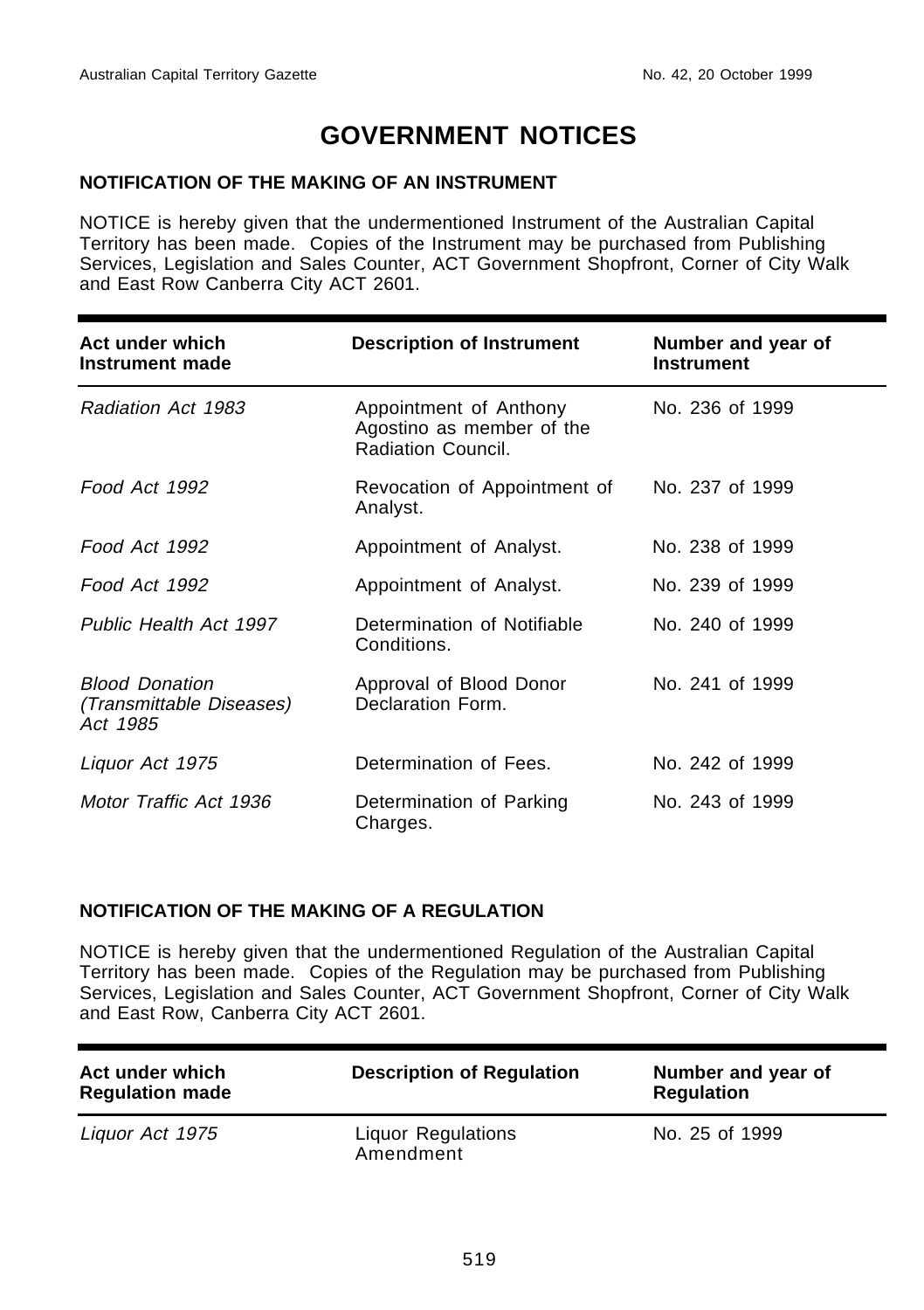

#### **ACT Government**

#### **AUSTRALIAN CAPITAL TERRITORY**

#### **WORKERS' COMPENSATION ACT 1951**

#### **DETERMINATION OF CLASSES OF WORKERS**

Under section 6B of the workers' Compensation Act 1951 I REVOKE the Determination of Classes of Workmen as published in the Commonwealth of Australia Gazette (No. GN 20, of 8 June 1988) and determine that the classes of workers for the purposes of section 6B shall be those published in Australian and New Zealand Standard Industrial Classification 1993 ANZSIC, Australian Catalogue No. 1292.0, 1993 Edition

Dated the Sixth day of September 1999.

**Brendan Smyth** MLA Minister for Urban Services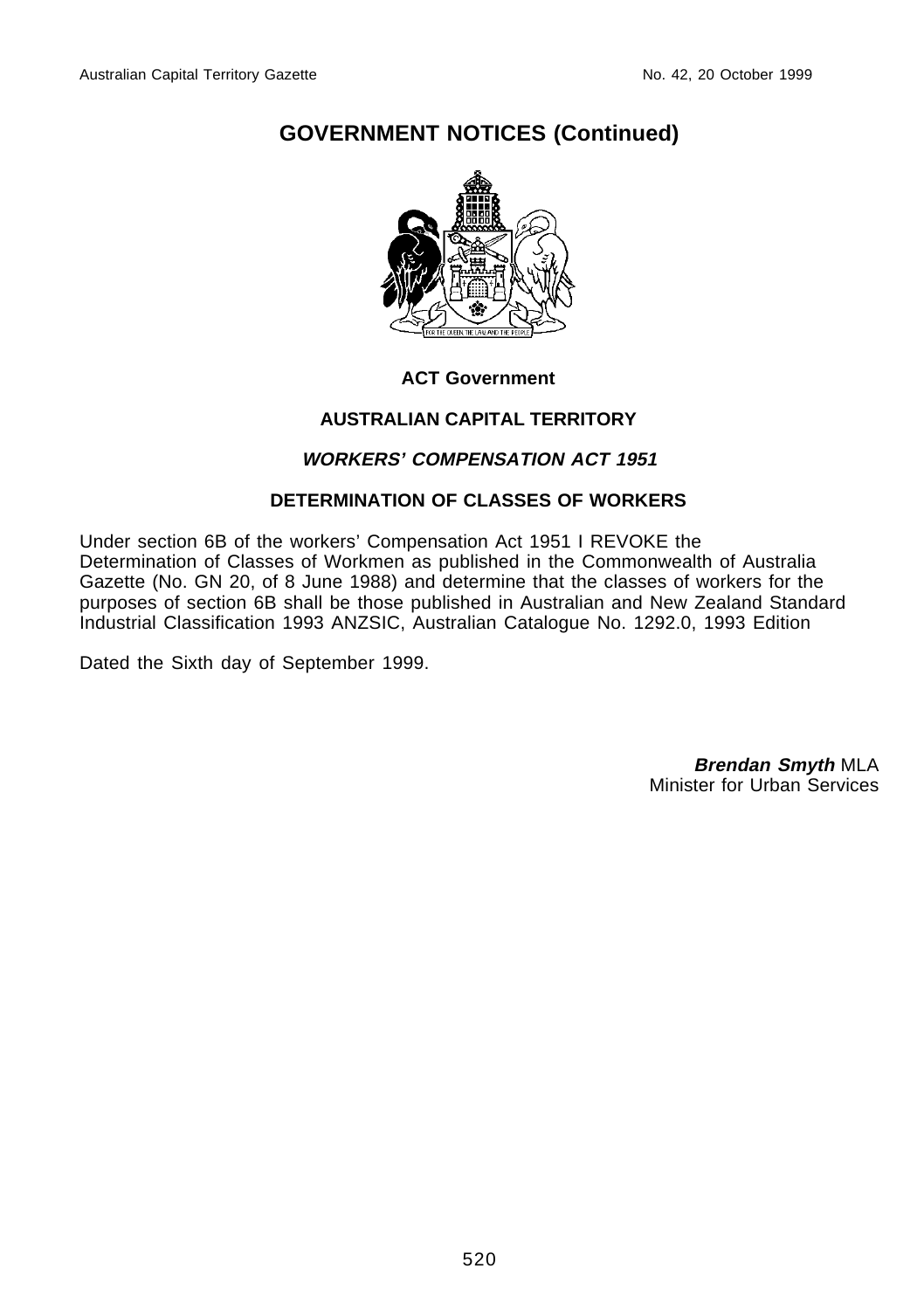#### **Environment ACT**

#### **Environment Protection Act 1997**

#### **Annual Review of Environmental Authorisations**

Notice is hereby given that the following environmental authorisations have been reviewed under Section 57 of the Act and the Environment Management Authority decided not to take any action under the Act in respects of these authorisations.

| Organisation                                 | <b>Brief Description of</b><br><b>Activity</b> | Location                                                               |
|----------------------------------------------|------------------------------------------------|------------------------------------------------------------------------|
| A & A Heating & Airconditioning              | Use of CFCs and<br><b>HCFCs</b>                | 18 Clive Steele Avenue<br>Monash                                       |
| Darren Houlihan                              | Use of CFCs and<br><b>HCFCs</b>                | 23 Dallachy Street Page                                                |
| Capital Airport Group Pty Ltd                | Use of CFCs and<br><b>HCFCs</b>                | 1 <sup>st</sup> Floor Terminal Building<br>Canberra Airport Pialligo   |
| Gregory's Motors                             | Use of CFCs and<br><b>HCFCs</b>                | 24 Lonsdale Street<br><b>Braddon</b>                                   |
| Appliance Parts and Service Co Pty Ltd       | Use of CFCs and<br><b>HCFCs</b>                | 5/19 Tennant Street<br><b>Fyshwick</b>                                 |
| Capital Car Radio                            | Use of CFCs and<br><b>HCFCs</b>                | 48 Kembla Street Fyshwick                                              |
| Town Centre Auto Electrics (Shell<br>Garage) | Use of CFCs and<br><b>HCFCs</b>                | Unit 1, Cnr Lathlain &<br><b>Nettleford Street</b><br><b>Belconnen</b> |

Under Section 135 of the Act, an application may be made to the Administrative Appeals Tribunal for a review of these decisions. The Administrative Appeals Tribunal can be contacted on telephone 6217 4277.

A copy of the review documents are available for public inspection, during business hours, at the office of the Environment Management Authority, Level 2, South Wing, Macarthur House, Wattle Street Lyneham ACT.

Dated the 11th day of October 1999 Environment Management Authority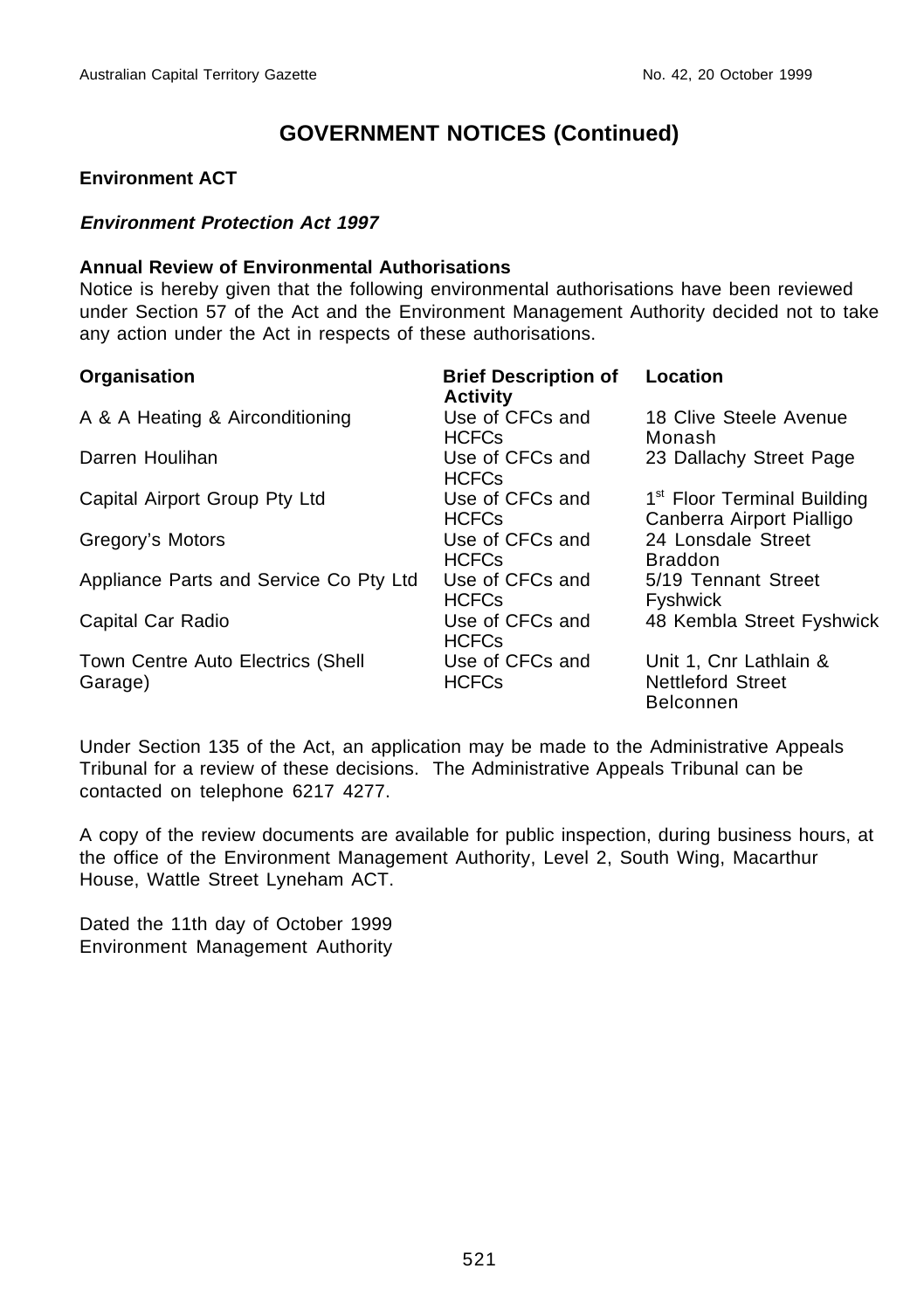#### AUSTRALIAN CAPITAL TERRITORY

#### **POISONS ACT 1933**

#### **DECLARATION**

UNDER SECTION 12 of the Poisons Act 1933, I HEREBY DECLARE that the

substances specified in Schedule 4 of the Drugs and Poisons Standard, being the

Drugs and Poisons Standard as defined in subsection 3(1) of the Poisons and Drugs

Act 1978 of the Australian Capital Territory, are restricted substances.

Dated this Fifth day of October 1999.

#### **MICHAEL MOORE MLA**

Minister for Health and Community Care

#### **POISONS ACT 1933**

#### **DECLARATION OF RESTRICTED SUBSTANCES**

#### **EXPLANATORY STATEMENT**

The Poisons Act 1933 (the Act) controls the sale of poisons, poisonous substances, restricted substances and biological preparations in the ACT.

Section 40 of the Act is the key provision underpinning the regulation of the sale, supply and dispensing of medicines and drugs. Section 40 provides that restricted substances can only be sold or supplied to, or dispensed for, a medical practitioner, pharmacist, dentist, veterinary surgeon, a person who holds a licence to sell that substance or preparation, a public employee who is authorised by the Minister for Health and Community Care, or a person who presents a prescription.

At present section 40 is rendered ineffective by virtue of the inadvertant repeal of the subordinate instrument which determines which medicines and drugs are to be covered.

Section 12 of the Act enables the Minister to declare, by notice in the Gazette, what substances are restricted substances for the purposes of the Act.

The instrument declares that restricted substances are the substances specified in Schedule 4 of the Drugs and Poisons Standard. The Drugs and Poisons Standard is defined in subsection 3(1) of the Poisons and Drugs Act 1978 as the latest Standard for the Uniform Scheduling of Drugs and Poisons (the Standard).

This instrument declares, in effect, that the substances specified in Schedule 4 of the latest Standard for the Uniform Scheduling of Drugs and Poisons are restricted substances for the purposes of the Act.

The Standard, which is prepared and published under the auspices of the Australian Health Ministers' Advisory Council, is the recommendation of the National Drugs and Poisons Schedule Committee regarding classification of drugs and poisons into schedules for inclusion in the relevant legislation of the states and territories. The Standard defines substances listed in Schedule 4 as poisons that should, in the public interest, be restricted to medical, dental or veterinary prescription.

The declaration commences on the date it is notified in the Gazette.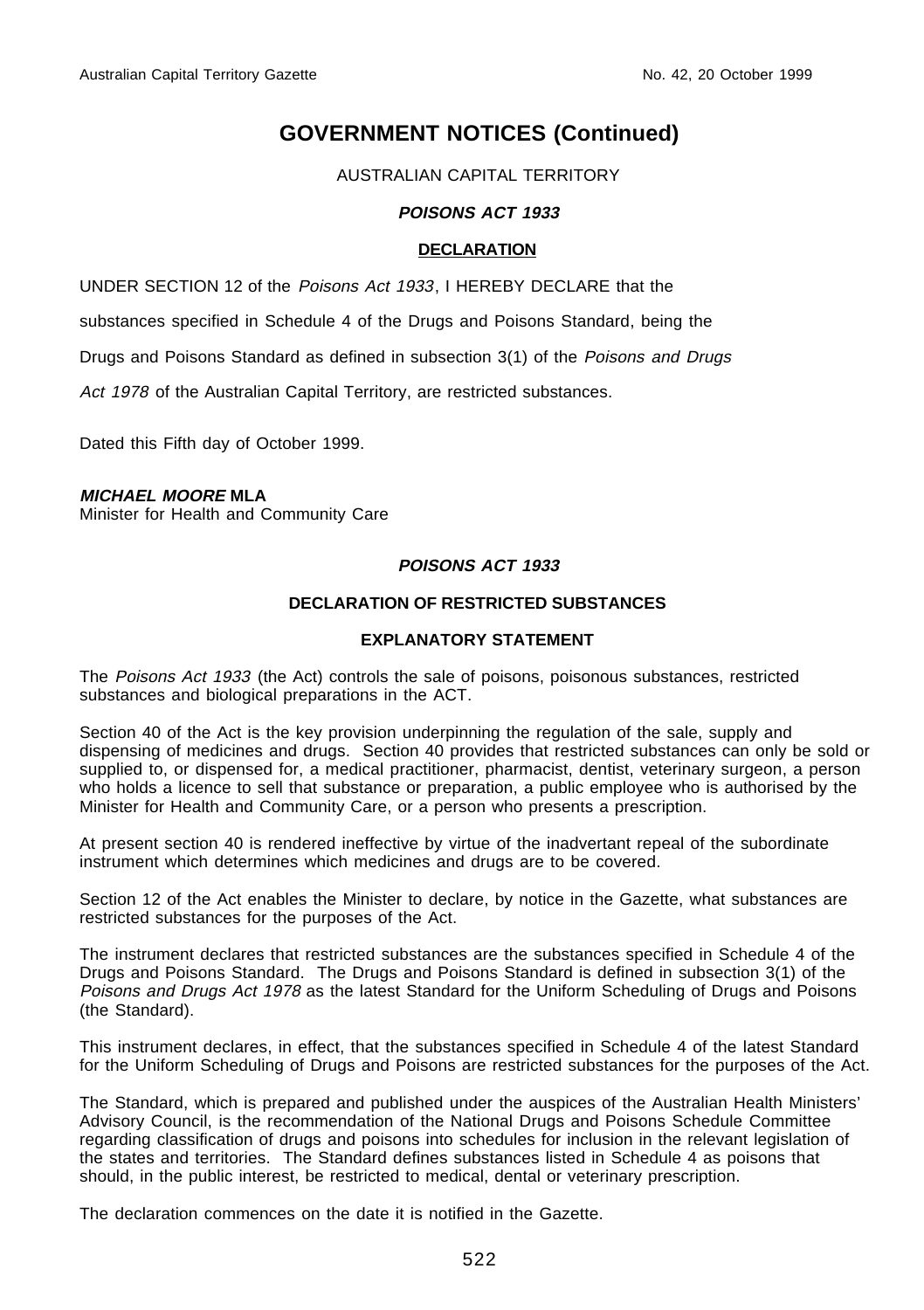#### **COMMENCEMENT NOTICE**

#### **LIQUOR (AMENDMENT) ACT 1999**

UNDER subsection 2 (2) of the Liquor (Amendment) Act 1999 I fix 20 October 1999 as the day on which provisions:

> 4,5,6,7,8,9,10,11,12 and 13; 14,15,16,17,18,19,20,21,22,23,24,25,26,27,28,29,30 and 31; 32 (other than the insertion of section 93J); 33,34,35,36,38 and 39;

of that Act commence.

**KATE CARNELL** A/G ATTORNEY-GENERAL

#### **NOTIFICATION OF AN INSTRUMENT MADE UNDER THE PUBLIC ROADS ACT 1902 (NSW)**

NOTICE is hereby given that the undermentioned Instrument has been made under the Public Roads Act 1902 (NSW). Copies of the Instrument are available from the ACT Land Information Centre, Planning and Land Management, 16 Challis Street, Dickson, ACT; Telephone 6207 1601.

| Act under which<br>Instrument made | <b>Description of Instrument</b>                               | Number and year of<br><b>Instrument</b> |
|------------------------------------|----------------------------------------------------------------|-----------------------------------------|
| Public Roads Act 1902<br>(NSW)     | Notice of Declaration of Public<br>Roads – Division of Hawker. | No. R33/99 of 1999                      |